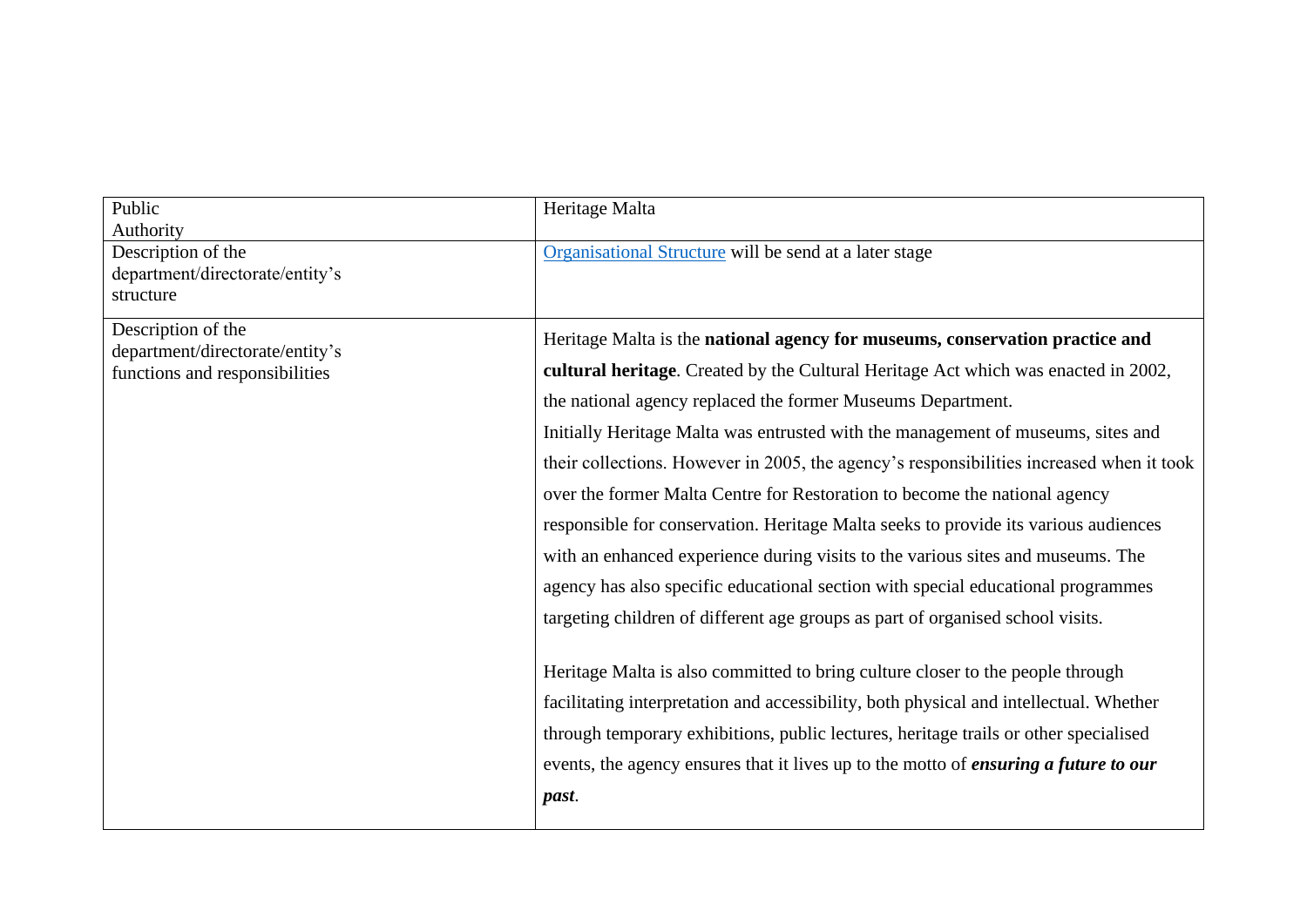| General description of the    | <b>HM Strategy</b>                  |
|-------------------------------|-------------------------------------|
| categories of documents the   | Commitees & working groups          |
| department/directorate/entity | Policies & Procedures               |
| holds (including exempt       | Memos & Circulars                   |
| documents)                    | Contracts & Agreement               |
|                               | <b>Financial Reports</b>            |
|                               | Recruitment                         |
|                               | Payroll                             |
|                               | <b>Staff development Programmes</b> |
|                               | Events                              |
|                               | HM personal files                   |
|                               | Purchase Orders & sundry expenses   |
|                               | Publishing research & publications  |
|                               | Acquisitions                        |
|                               | Loans & exhibitions                 |
|                               | Conservation projects               |
|                               | <b>General Projects</b>             |
|                               | <b>Stores Purchase orders</b>       |
|                               | Civil works                         |
|                               | <b>Library Acquisitions</b>         |
|                               | Tenders                             |
|                               | Discipline files                    |
|                               | Request for quotations              |
|                               | Direct orders                       |
|                               | 3 quotes system                     |
|                               | Lands                               |
|                               | <b>Cultural Heritage Artefacts</b>  |
|                               | Expression of interest              |
|                               | <b>Legal Issues</b>                 |
|                               | <b>Management Plans</b>             |
|                               | Proposals                           |
|                               | ICT projects                        |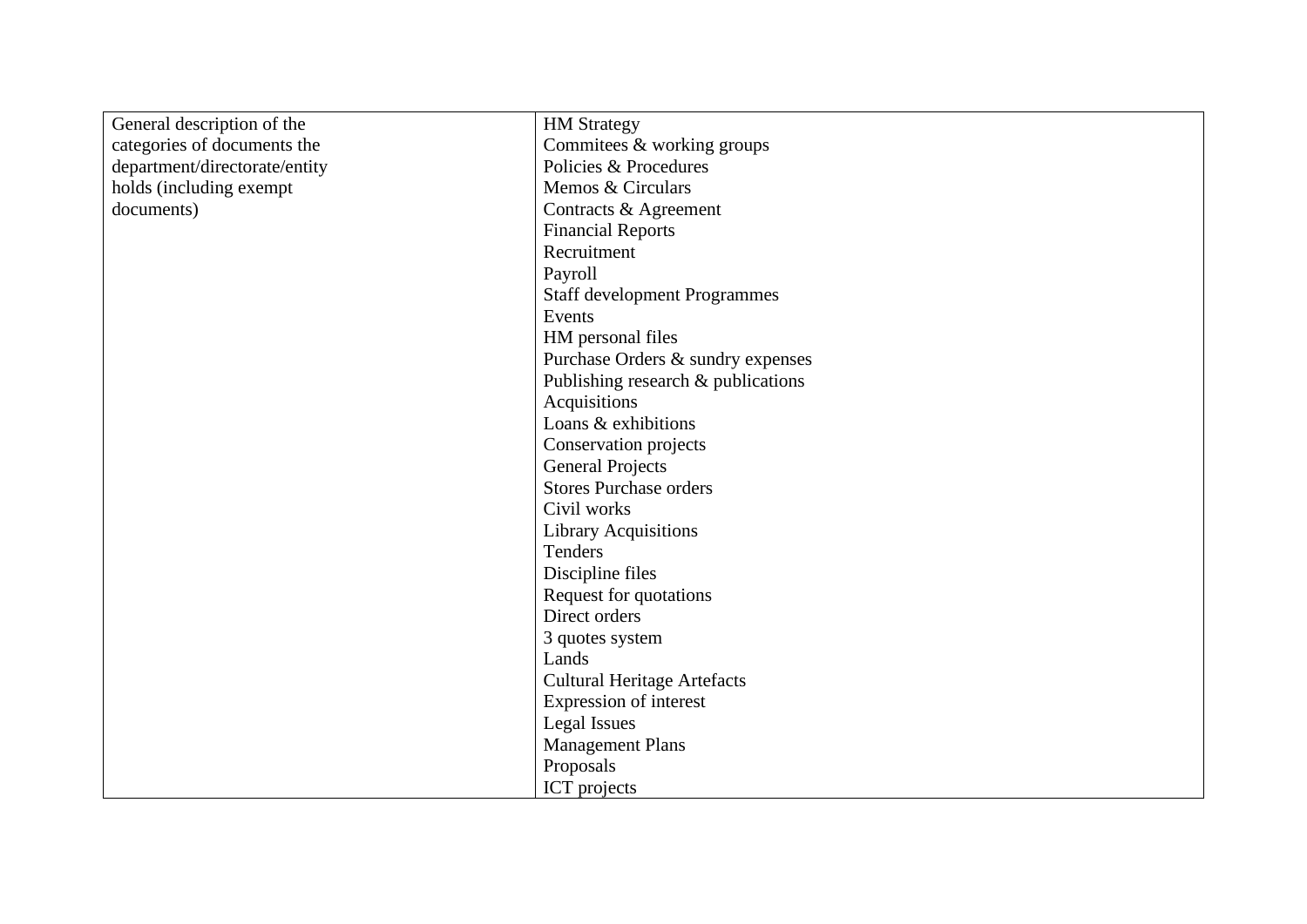|                                 | Parliamentary questions                                                                  |
|---------------------------------|------------------------------------------------------------------------------------------|
|                                 |                                                                                          |
|                                 |                                                                                          |
|                                 |                                                                                          |
|                                 |                                                                                          |
| Description of all manuals and  | <b>PSMC</b> Manuals                                                                      |
| similar types of documents      | <b>HM Collective Agreement</b>                                                           |
| which contain policies,         | Code of Ethics                                                                           |
| principles, rules or guidelines | <b>Communication Policy</b>                                                              |
| in accordance with which        | <b>Customer Care Policy</b>                                                              |
| decisions or                    | <b>Digitisation Policy</b>                                                               |
| recommendations are made in     | Health & Safety Policy                                                                   |
| respect of members of the       | HM Waste management Policy                                                               |
| public (including bodies        | <b>Remote working Policy</b>                                                             |
| corporate and employees of      | Procurement & stores Policy                                                              |
| the public authority in their   | Front of House manual                                                                    |
| personal capacity)              |                                                                                          |
| Statement of the information    | FOI Officer                                                                              |
| that needs to be available to   |                                                                                          |
| members of the public who       | Heritage Malta, Head Office, Ex-Royal Naval Hospital, Marina Street, Kalkara KKR         |
| wish to obtain access to        | 1524 Malta.                                                                              |
| official documents from the     |                                                                                          |
| public authority, which         | Foi.heritagemalta@gov.mt                                                                 |
| statement shall include         |                                                                                          |
| particulars of the officer or   | 2295 4000                                                                                |
| officers to whom requests for   |                                                                                          |
| such access should be sent      |                                                                                          |
| Details of Internal Complaints  | An applicant whose request for information is refused, or who is otherwise not           |
| Procedure                       | satisfied with the information provided, its format or the extension of the deadline for |
|                                 | the submission of the notification indicating whether a request would be met or not,     |
|                                 | may address a complaint to the Permanent Secretariat MHAL. Complaints may be             |